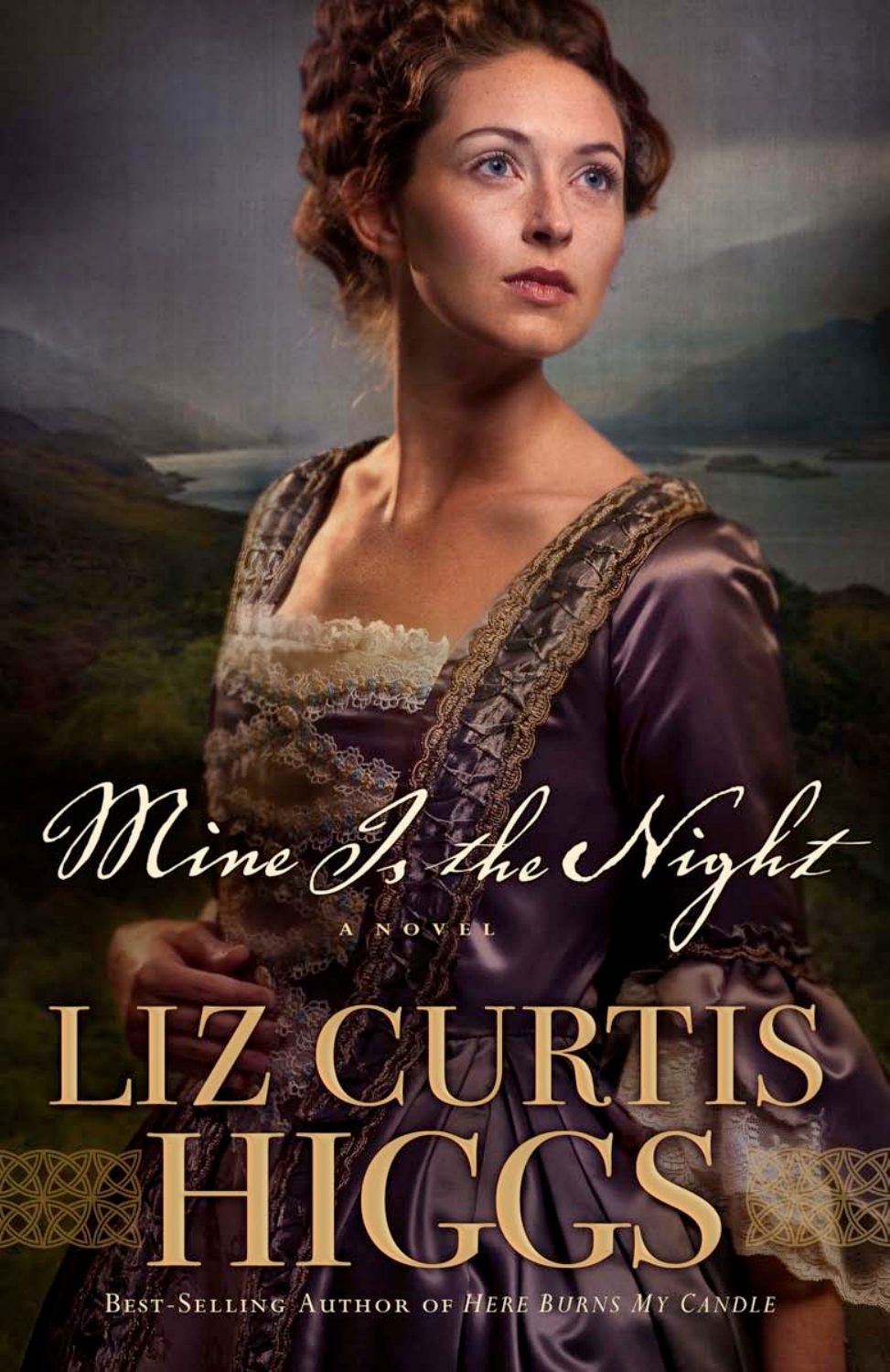Mine Is the Night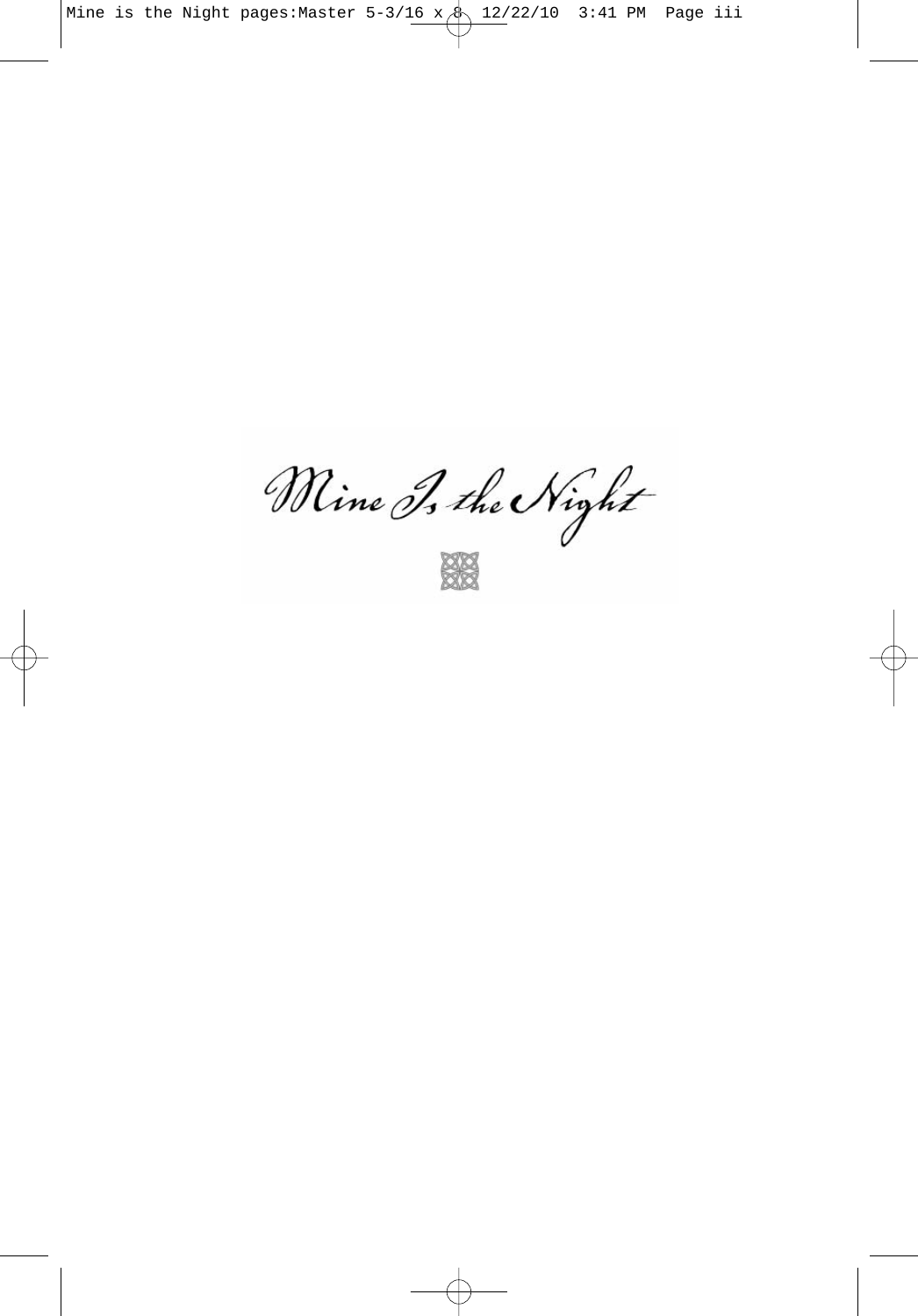## **OTHER BOOKS BY LIZ CURTIS HIGGS**

HISTORICAL FICTION *Thorn in My Heart Fair Is the Rose Whence Came a Prince Grace in Thine Eyes Here Burns My Candle*

## CONTEMPORARY FICTION *Mixed Signals Bookends*

**NONFICTION** 

*Bad Girls of the Bible Really Bad Girls of the Bible Unveiling Mary Magdalene Slightly Bad Girls of the Bible Rise and Shine Embrace Grace My Heart's in the Lowlands*

CHILDREN'S *The Parable of the Lily The Sunflower Parable The Pumpkin Patch Parable The Pine Tree Parable Go Away, Dark Night*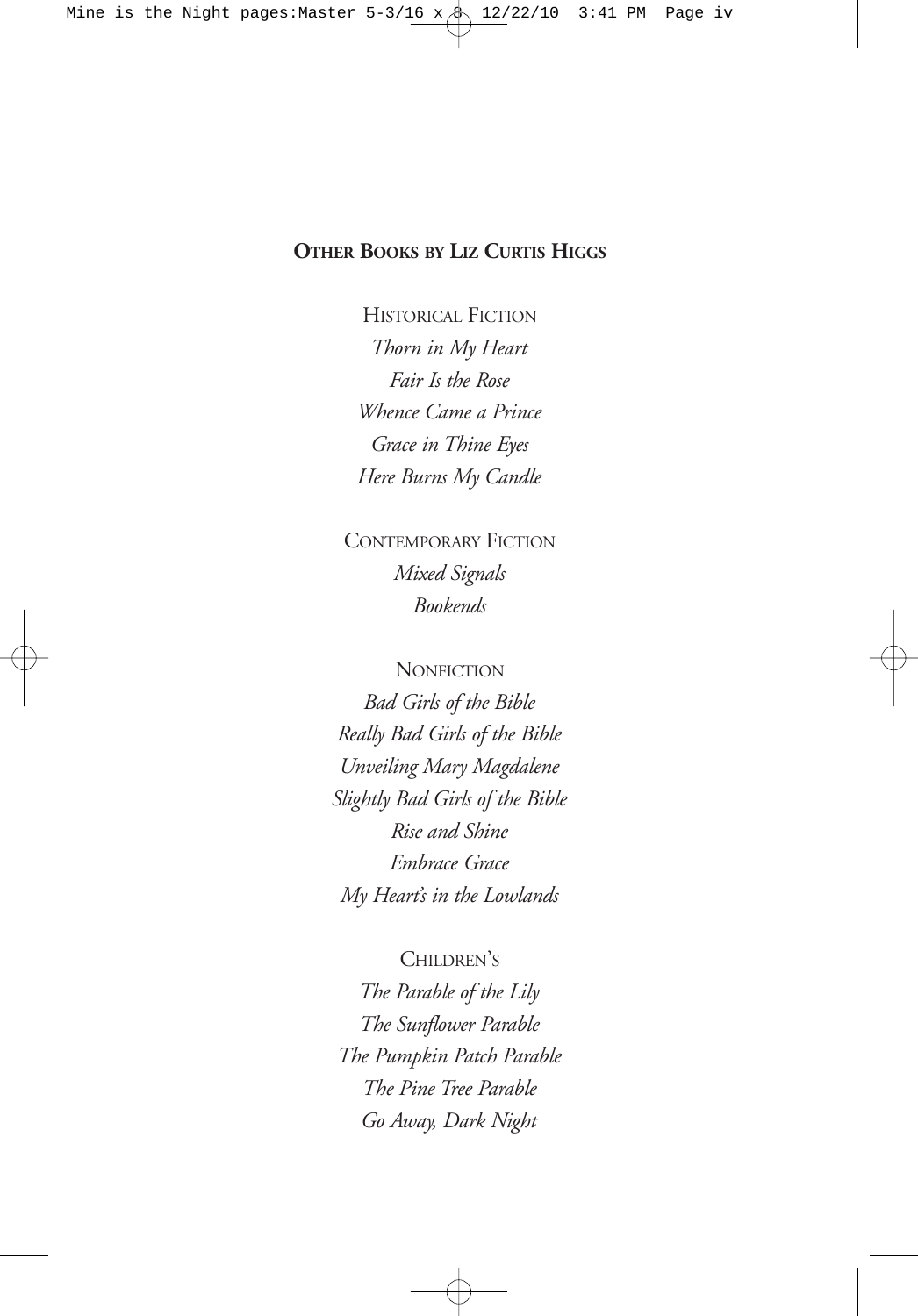Mine Is the Night



## **LIZ CURTIS HIGGS**

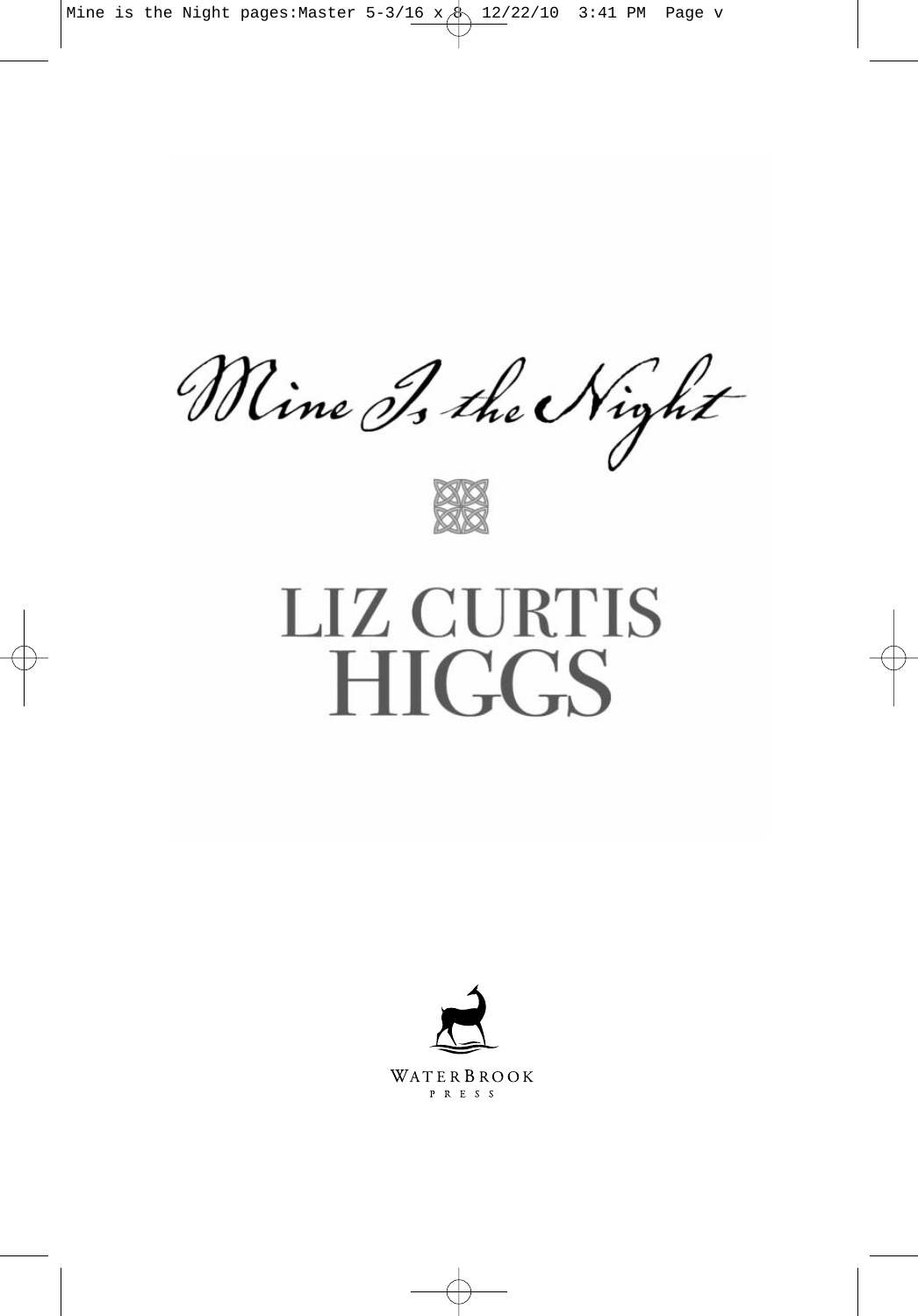MINE IS THE NIGHT PUBLISHED BY WATERBROOK PRESS 12265 Oracle Boulevard, Suite 200 Colorado Springs, Colorado 80921

All Scripture quotations are taken from the King James Version of the Bible.

The characters and events in this book are fictional, and any resemblance to actual persons or events is coincidental.

ISBN 978-1-4000-7002-2 ISBN 978-0-307-45888-9 (electronic)

Copyright © 2011 by Liz Curtis Higgs

Cover design by [to come]

All rights reserved. No part of this book may be reproduced or transmitted in any form or by any means, electronic or mechanical, including photocopying and recording, or by any information storage and retrieval system, without permission in writing from the publisher.

Published in the United States by WaterBrook Multnomah, an imprint of the Crown Publishing Group, a division of Random House Inc., New York.

WATERBROOK and its deer colophon are registered trademarks of Random House Inc.

Library of Congress Cataloging-in-Publication Data [to come]

Printed in the United States of America 2011—First Edition

10 9 8 7 6 5 4 3 2 1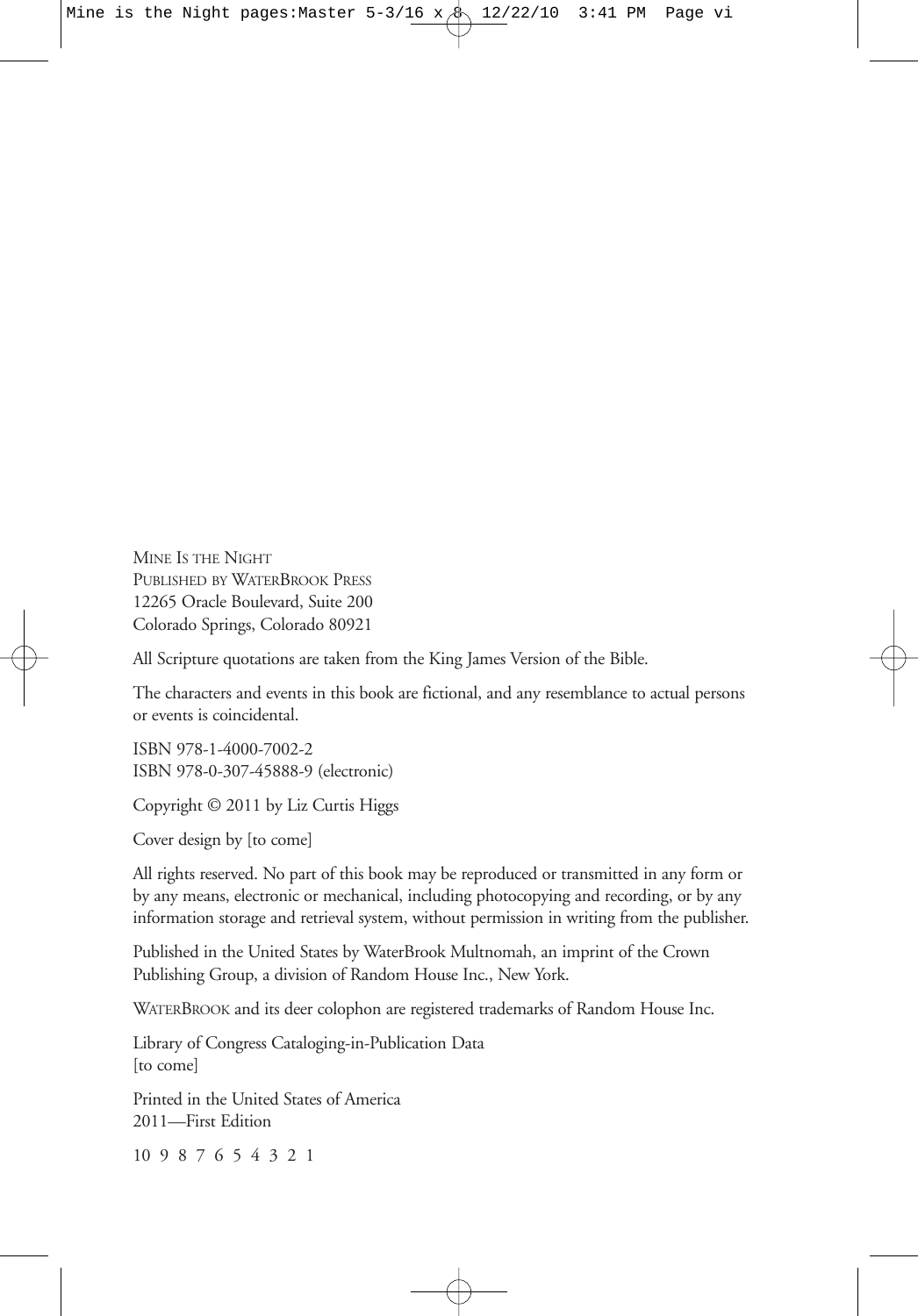*For two special Elizabeths in my life: Elizabeth Hoagland and Elizabeth Jeffries, my dear Louisville friends, with fond memories of our Elizabethan lunches.*

*May the meaning of your name, "consecrated to God," bless your souls now and forever.*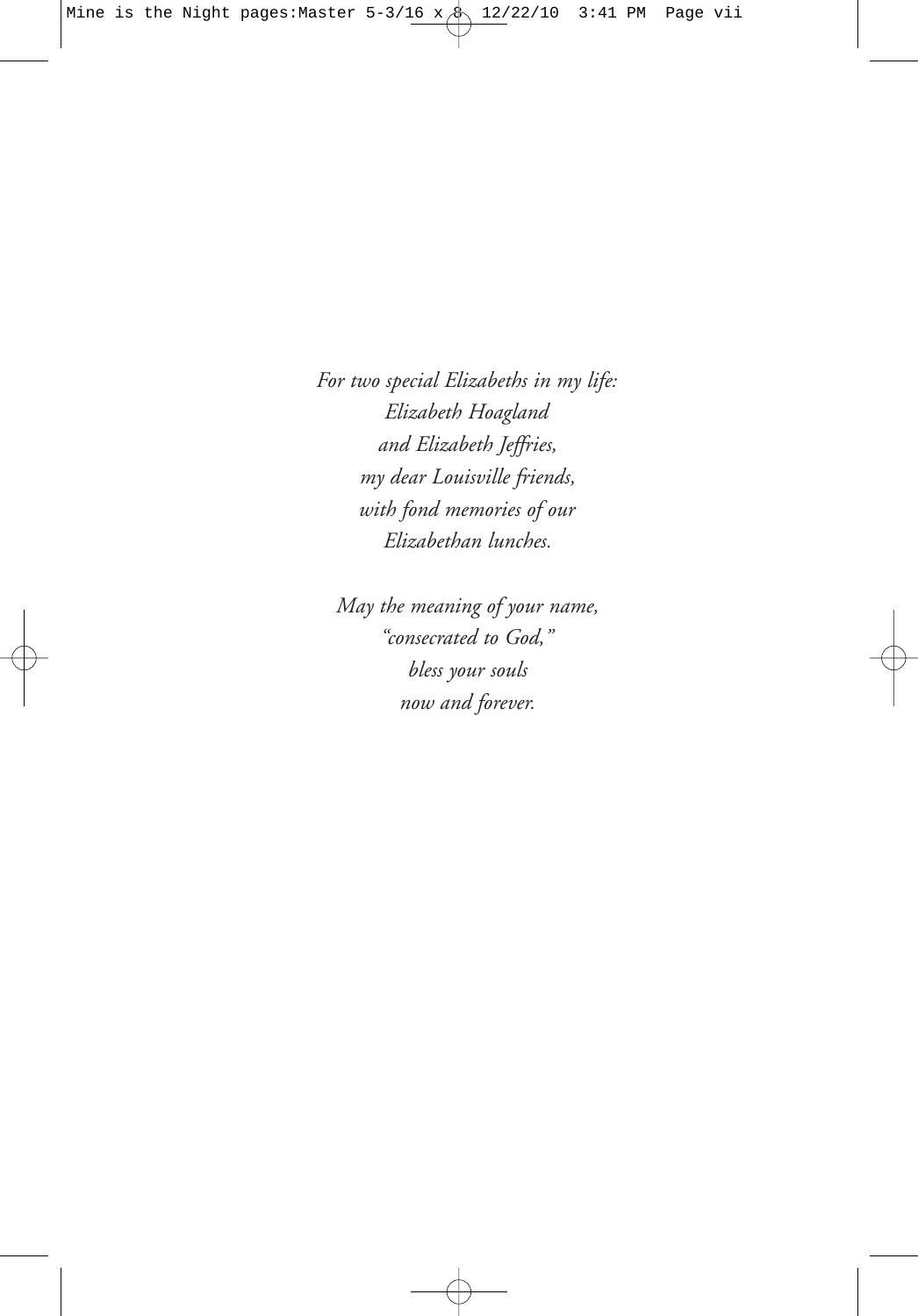Mine is the night, with all her stars. EDWARD YOUNG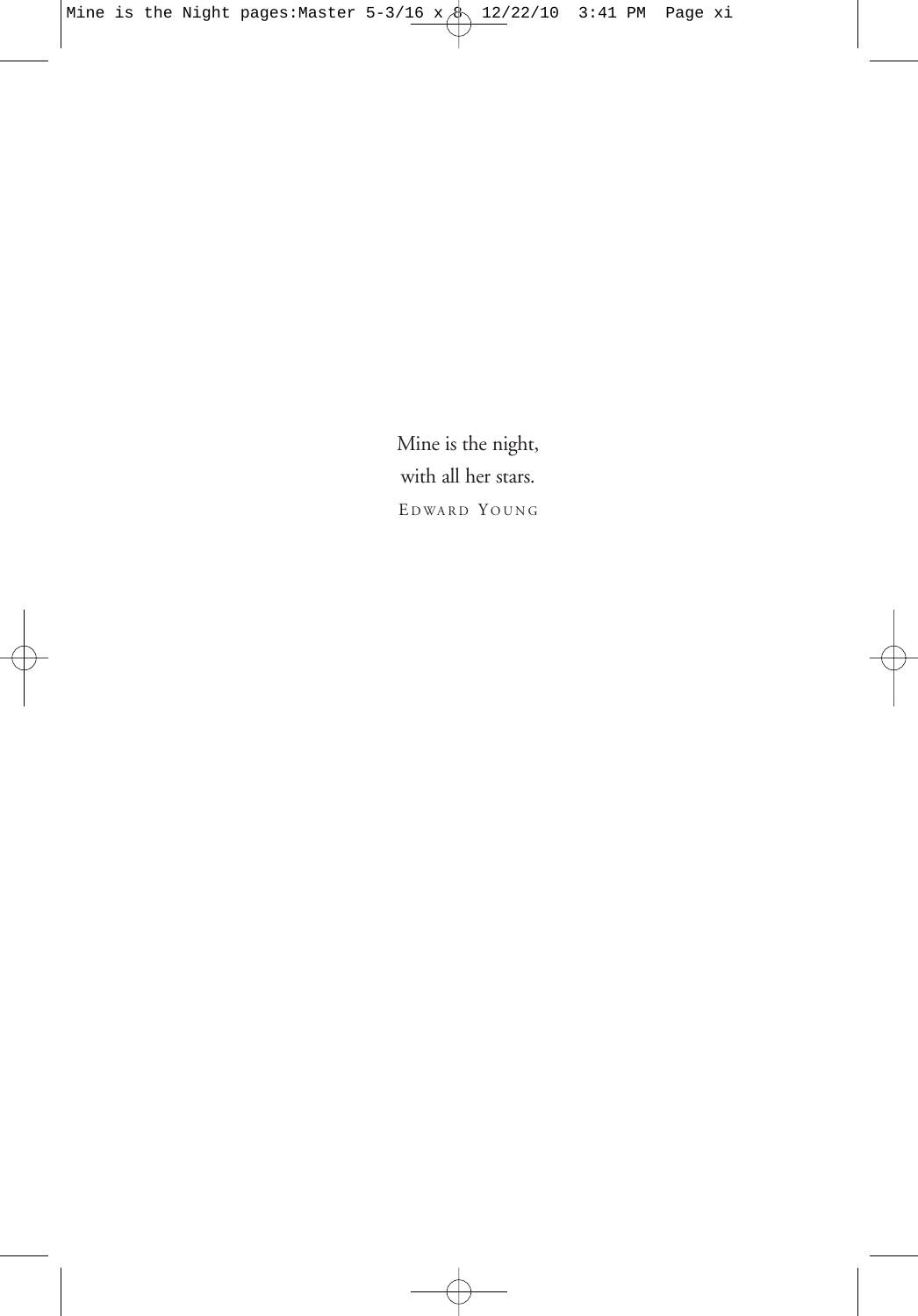## One

Foul whisperings are abroad. WILLIAM SHAKESPEARE

> *Selkirkshire* 26 April 1746

he distant hoofbeats were growing louder. Elisabeth Kerr quickly pushed aside the curtain and leaned out the carriage window. A cool spring rain, borne on a blustery wind, stung her cheeks. She could not see the riders on horseback, hidden by the steep hill behind her. But she could hear them galloping hard, closing the gap.

Her mother-in-law seemed unconcerned, her attention drawn to the puddle forming at their feet. A frown creased her brow. "Do you mean for us to arrive in Selkirk even more disheveled than we already are?" Three long days of being jostled about in a cramped and dirty coach had left Marjory Kerr in a mood as foul as the weather.

"'Tis not the rain that concerns me." Elisabeth resumed her seat, feeling a bit unsteady. "No ordinary traveling party would ride with such haste."

Marjory's breath caught. "Surely you do not think—"

"I do."

Had they not heard the rumors at every inn and coaching halt? King George's men were scouring the countryside for anyone who'd aided bonny Prince Charlie in his disastrous bid to reclaim the British throne for the longdeposed Stuarts. Each whispered account was worse than the last. Wounded rebel soldiers clubbed to death. Houses burned with entire families inside. Wives and daughters ravished by British dragoons.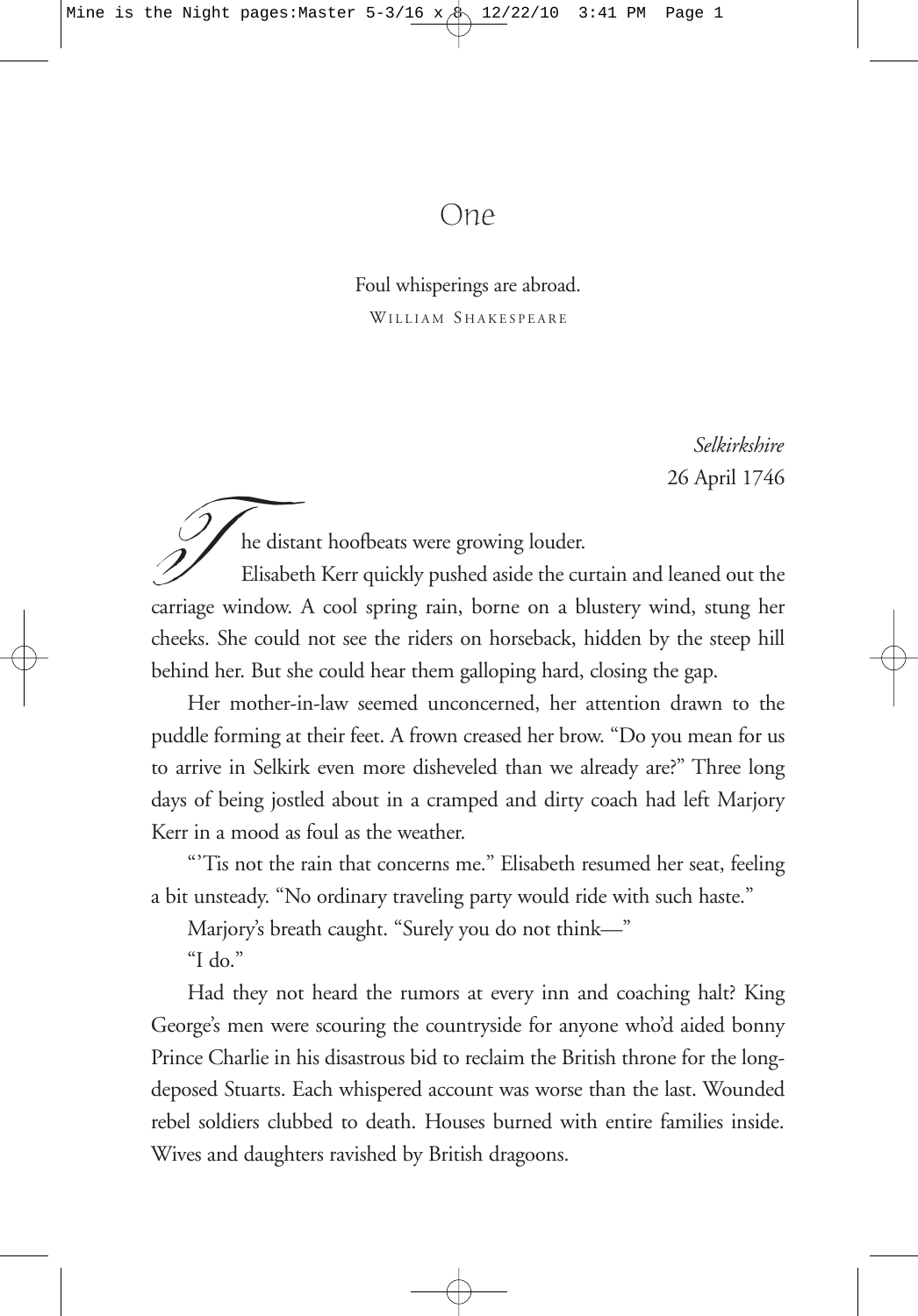*Help us, Lord. Please.* Elisabeth slipped her arm round her mother-in-law's shoulders as she heard the riders crest the hill and bear down on them.

"We were almost home," Marjory fretted.

"The Lord will rescue us," Elisabeth said firmly, and then they were overtaken. A male voice cut through the rain-soaked air, and the carriage jarred to a halt.

Mr. Dewar, their round-bellied coachman, dropped from his perch and landed by the window with a grunt. He rocked back on his heels until he found his balance, then yanked open the carriage door without ceremony. "Beg yer pardon, *leddies.* The captain here would have a *wird* with ye."

Marjory's temper flared. "He cannot expect us to stand in the rain."

"On the contrary, madam." A British dragoon dismounted and rolled into view like a loaded cannon. His shoulders were broad, his legs short, his neck invisible. "I insist upon it. At once, if you please."

With a silent prayer for strength, Elisabeth gathered her hoops and maneuvered through the narrow carriage doorway. She was grateful for Mr. Dewar's hand as she stepped down, trying not to drag her skirts through the mud. Despite the evening gloom, her eyes traced the outline of a hillside town not far south. *Almost home.*

The captain, whom Elisabeth guessed to be about five-and-forty years, watched in stony silence as Marjory disembarked. His scarlet coat was drenched, his cuffed, black boots were covered with filth, and the soggy brim of his cocked hat bore a noticeable wave.

He was also shorter than Elisabeth had first imagined. When she lifted her head, making the most of her long neck, she was fully two inches taller than he. Some days she bemoaned her height but not this day.

By the time Marjory joined her on the roadside, a half-dozen uniformed men had crowded round. Broadswords hung at their sides, yet their scowls were far more menacing.

"Come now," Mr. Dewar said gruffly. "Ye've nae need to frighten my passengers. State yer business, and be done with it. We've little daylight left and less than a mile to travel."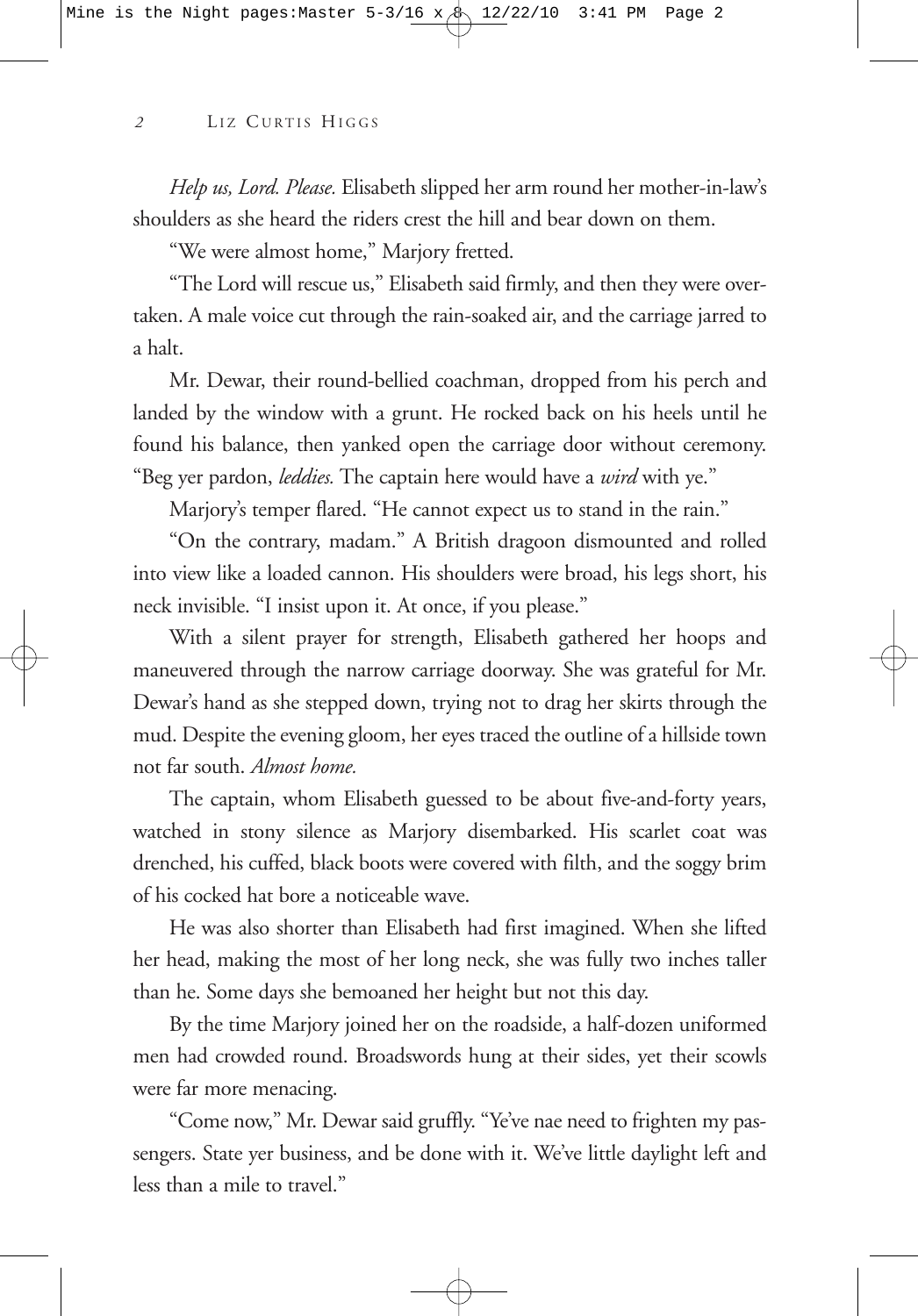"Selkirk is your destination?" The captain seemed disappointed. "Not many Highland rebels to be found there."

"'Tis a royal burgh," Marjory told him, her irritation showing. "Our townsfolk have been loyal to the crown for centuries."

Elisabeth shot her a guarded look. *Have a care, dear Marjory.*

The captain ignored her mother-in-law's comments, all the while studying their plain black gowns, a curious light in his eyes. "In mourning, are we? For husbands, I'll wager." He took a brazen step toward Elisabeth, standing entirely too close. "Tell me, lass. Did your men give their lives in service to King George? At Falkirk perhaps? Or Culloden?"

She could not risk a lie. Yet she could not speak the truth.

*Please, Lord, give me the right words.*

Elisabeth took a long, slow breath, then spoke from her heart. "Our brave men died at Falkirk honoring the King who has no equal."

He cocked one eyebrow. "Did they now?"

*"Aye."* She met the captain's gaze without flinching, well aware of which sovereign she had in mind. *I am God, and there is none like me.* She'd not lied. Nor had the dragoon grasped the truth behind her words: by divine right the crown belonged to Prince Charlie.

"No one compares to His Royal Highness, King George," he said expansively. "Though I am sorry for your loss. No doubt your men died heroes."

Elisabeth merely nodded, praying he'd not ask their names. A list of royalist soldiers killed at Falkirk had circulated round Edinburgh for weeks. The captain might recall that Lord Donald and Andrew Kerr were not named among the British casualties. Instead, her handsome husband and his younger brother were counted among the fallen rebels on that stormy January evening.

*My sweet Donald.* However grievous his sins, however much he'd wounded her, she'd loved him once and mourned him still.

Her courage bolstered by the thought of Donald in his dark blue uniform, Elisabeth squared her shoulders and ignored the rain sluicing down her neck. "My mother-in-law and I are eager to resume our journey. If we are done here—"